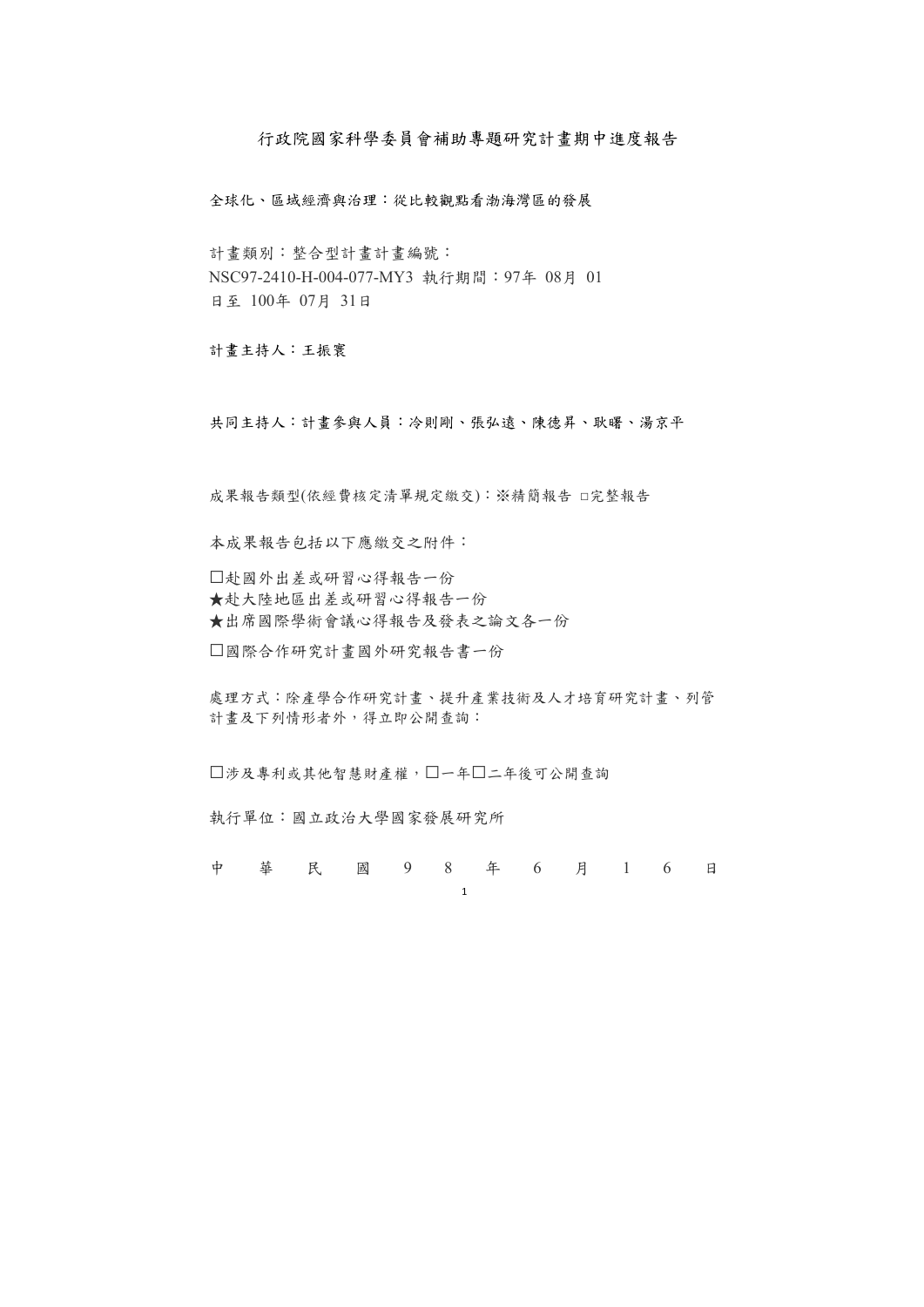一、執行進度本報告為第一年之進度說明,茲分列如下:(一)兩岸合作關係的建立: 2008年暑 假,本團隊開始進行大陸之移地研究,集體成行到天津和青島,該團隊由冷則剛教授率團,成 員包括本團隊和政大中國研究中心團隊共同參與,包括寇健文、張弘遠、王信賢、林超琦、王 綺年等,結束天津訪問後,由張弘遠率團再赴青島訪問,共為時 10日。本團隊已經與天津之 南開大學周恩來政府管理學院和青島大學之管理學院建立合作關係,以利開展本計畫研究和田 野的合作。(二)政大校內跨領域系所中國研究資源的整合:在總主持人王振寰教授召集下, 本次赴大陸做中國區域治理、且以田野調查為方法的研究人員,在赴環渤海田野調查行前與回 國後,多次舉行研究團隊會議,分享各自研究與訪談所得,並擬定未來進一步的合作研究。

(三)資訊共享平台的建立:

本團隊在政大校內的數位資訊系統中,成立「環渤海研究團隊資訊平台」 (http://bohai.km.nccu.edu.tw/xms/index.php),处集中國中央區域治理規劃與法令,以及環渤 海與長三角各項經濟發展、科技創新、環境治理、區域整合、外商投資與人事調動等政經法令 與報導等千筆資料,以供團隊成員日常網路互動與資訊共享的互動平台。將來預期將團隊研究 成果上傳共享,並將各項資訊向學界開放(見下圖)。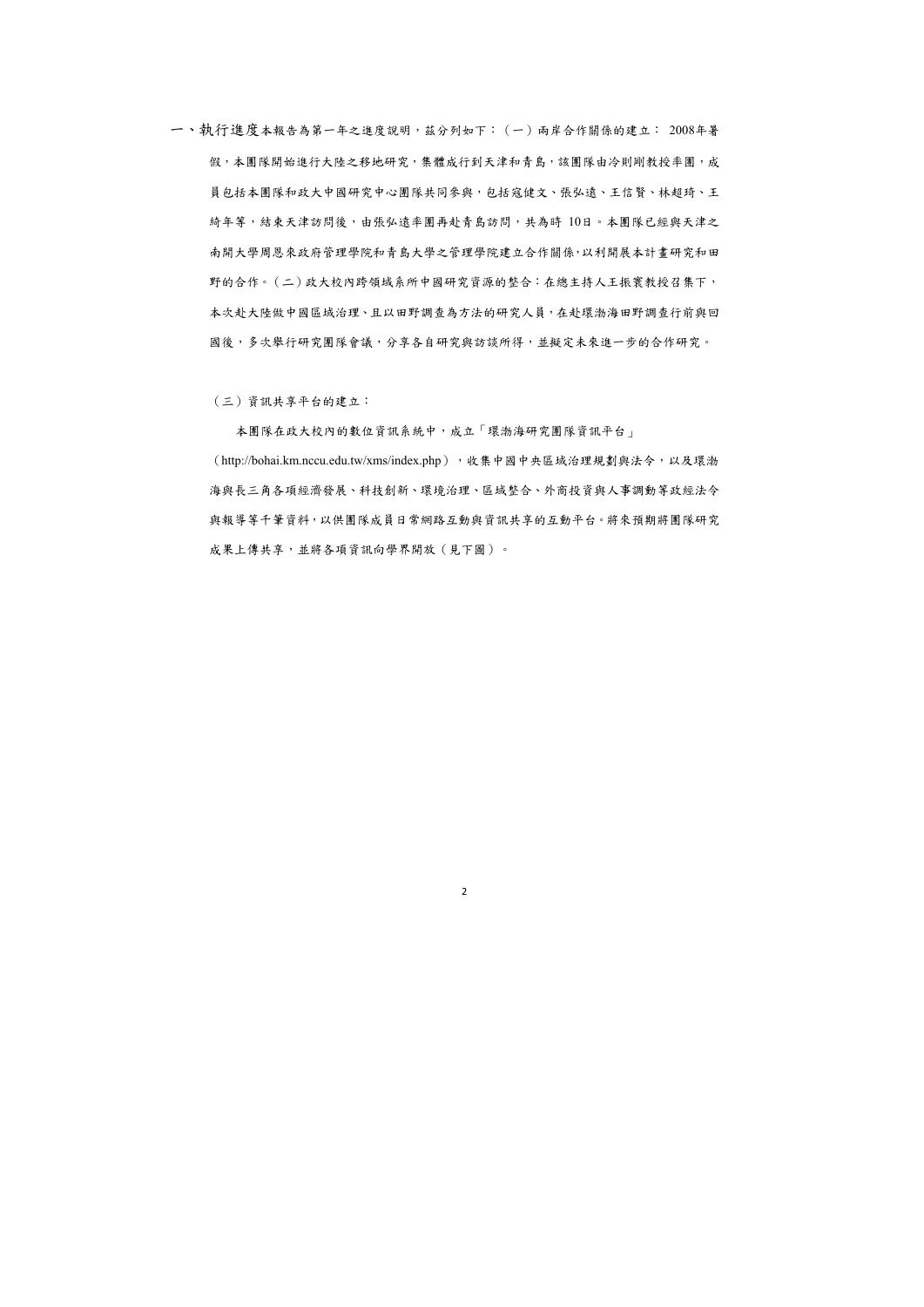| 編輯(E)<br>檢視(V)<br>檔案(F)                            | 我的最愛(A)   | 工具(I)<br>説明(H)                                |                |          |                    |                                    |
|----------------------------------------------------|-----------|-----------------------------------------------|----------------|----------|--------------------|------------------------------------|
| $\vert x \vert$<br>(一)上一頁 *                        | $\approx$ | $\circ$                                       |                |          |                    |                                    |
| http://bohai.km.nccu.edu.tw/xms/index.php<br>網址(D) |           |                                               |                |          | $\star$            | 主速結 ><br>→ 移至                      |
| Google G-                                          |           | ▼開始48 6 2 2 2 3 - ☆ 書籤▼ FageRank ▼ 图 1211 已開載 |                |          | → 拼字檢查 → 日 翻譯 → 22 | ◎ 設定▼                              |
| km@nccu                                            |           |                                               |                |          |                    | XMS 5.0.1031C   B008000801   N RSS |
| 環渤海研究團隊資訊平台                                        |           |                                               |                |          |                    | ☆首頁™ □重載 ② 求助 △ 登出(sysop)          |
|                                                    |           | 刘科技创新類 文件                                     |                |          |                    | 總覽 · 文件 · 討論 · 精華                  |
| ⊙ 站内 ○ nccu 搜寻                                     | 编银        | 標題                                            |                | 人氣討論     | 作者                 | 更新時間                               |
| 3我的最愛 o-<br>$\overline{\odot}$                     | 804       | 目 產學研聯盟:企業日主創新的金鑰點                            | $\Omega$       | $\Omega$ | 勝群                 | 01-22 15:53                        |
| ◎知識中心 0<br>□ 環渤海區域整合咨料<br>$\blacktriangle$         | 802       | 自 濱海新區 目主創新凸顯區域特色                             | O              | 0.       | 勝群                 | 01-22 15:49                        |
| □ 區域協商権制                                           | 799       | ■ 中國自主創新能否抓住科技重要躍升期                           | $\Omega$       | 'n       | <b>解録</b>          | 01-22 16:40                        |
| 法規、報告與官員講話                                         | 797       | ■ 中國技術競爭力 3年内可能超越南韓                           | O              | $\Omega$ | 勝群                 | 01-22 15:34                        |
| ▶ 報導咨料                                             | 770       | <b>目孔昌生:突破地區分割 形成統一開放的人才市場體系</b>              | $\theta$       | n        | 勝群                 | 01-15 20:47                        |
| 環渤海地區币長聯席會                                         | 748       | ■ 國家軟件及服務外包產業基地核心區落戶天津                        | $\theta$       | $\Omega$ | 装装                 | 01-07 18:35                        |
| 域市聯盟                                               | 747       | ■ 猪海新區 高新技術企業明年起所得稅減二免三                       | $\theta$       | n        | 勝群                 | 01-07 18:32                        |
| 遼寧省城市群                                             | 743       | ■ 2007年度中閣村十大新聞掲購 創新色彩濃厚                      | $\sqrt{ }$     | n        | 時鉄                 | $01 - 071810$                      |
| 山東半島城市群                                            |           | 742 目中開村20家新上市全業境内外募集資金375億                   | $\theta$       | 0        | 腾群                 | 01-07 18:07                        |
| 單功能部門合作<br>· 經管額                                   | 741       | 目 168家企業技術中心成為北京工業領題軍團                        | $\theta$       | n.       | 腾群                 | 01-07 18:05                        |
| 環境治理類                                              | 740       | ■ 北京市53家技術中心獲得2650萬元獎勵                        | 0              | 0        | 勝群                 | 01-07 18:03                        |
| 科技创新類                                              | 704       | ■ 中國科學技術發展戰略研究院在京成立                           | $\theta$       | $\Omega$ | 勝群                 | 12-31 20:15                        |
| ▶ 石化産業                                             | 690       | <b>自中國相關科技網址</b>                              | $\overline{2}$ | $\Omega$ | 勝群                 | $01 - 0314:48$                     |
| ▶ 生醫製藥科技                                           |           | 日天津泰達國際創業中心                                   |                | П        | 勝群                 | 12-10 00:52                        |
| ▶ 報導資料                                             | 685       |                                               | $\mathbf{1}$   |          |                    |                                    |
| $\blacktriangleright$                              |           | 684 目 2007首届技術發展論填在北京舉行                       | $\cap$         | $\Omega$ | 勝群                 | 12-09.22:02                        |

(四)、已開始發表之部分研究成果

在總計畫部分,本計畫發現,中國中央所推動的全球城市區域空間戰略為環渤海區域崛 起的主因之一。濱海新區與天津經濟的快速發展,顯示中央空間發展戰略對區域空間結構的型 塑仍有相當高的主導力。但隨著中國與全球經濟越來越高度連結,環渤海區域內另一大城市 — 北京已逐漸形成吸引全球資本與跨國公司總部聚集的全球城市,以及首都經濟圈的成長引擎。 本研究將指出,中央主導的濱海成長極空間戰略,恐將與北京首都圈透過和全球經濟的連結, 以重新恢復經濟連帶的過程相抵觸;並進一步論證國家空間戰略對以第二產業為主的空間結構 塑造仍有相當的影響力,但對於以知識經濟為主的生產者服務業的區位選擇影響力則相對較低。 先前計畫經濟空間戰略所遺留的歷史空間結構與全球經濟分工間的相互作用,仍為目前影響環 渤海城市區域整合過程的主要因素,國家空間戰略的作用仍力有未逮。上述研究成果已發表於, 楊勝群與王振寰,「環渤海經濟區域的治理與衝突」,發表於浸會大學主辦,中國研究課程二 十周年學術研討會 ---中國研究:過去、現在與未來(香港:浸會大學,2009年 5月 23-24日)。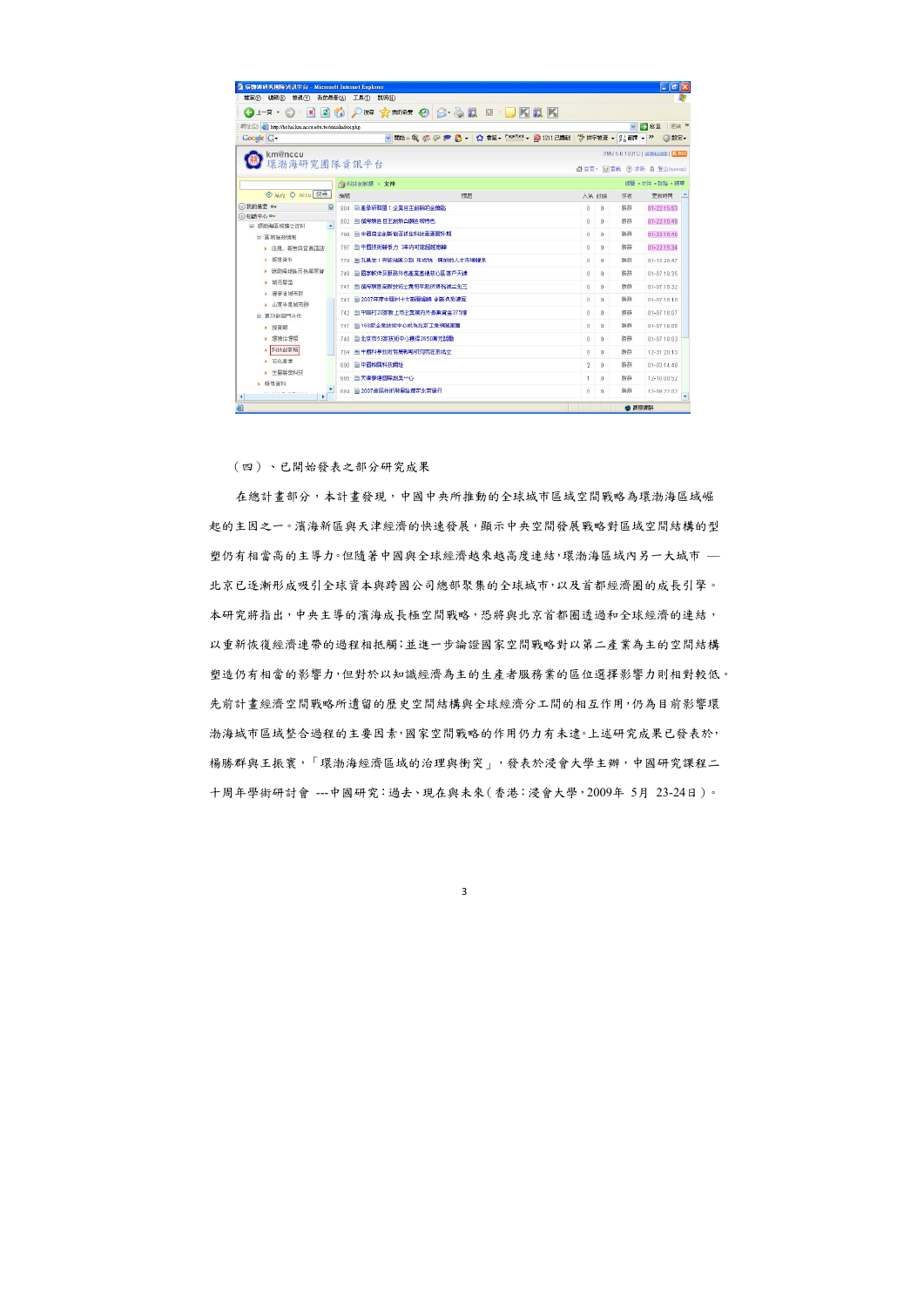## 二、本年度之大陸與南韓大田出差和參與國際研討會,將於暑假進行。

國際研討會部分,第一年國外開會地點原設定美國社會學年會,在舊金山舉辦。由於時 間無法搭配,改參加 9月在多倫多(加拿大)舉辦之美國政治學年會。論文標題為:Why do industrial clusters have different innovation patterns? Hsinchu (Taiwan) and Beijing's High tech parks compared。該論文為子計畫一之第一年成果:摘要如下:

This purpose of this paper is to compare the innovation system in Hsinchu-Taipei (Taiwan) high-tech corridor (HTC) and Beijing's high-tech park, or Zhongguancun (ZGC), and their respective competitiveness. The main focus will be on how institutions – the state, inter-firms relations and the relationship between R&D institution and firms- shape their most competitive industries to emerge and their related innovation patterns. It is found that HTC's major competiveness lies in the semiconductor industry and its supporting ICT industries. The state's support, the dense networking among R&D institutes and firms, as well as complementary networking firms, constitute HTC as a learning region, though which is based on the economies of speed, flexibility and low cost, that can sustain its competitiveness. On the other side, Beijing's most competitive industry is the software service industry. The concentration of large amount of elite universities in Beijing, plus the Chinese state's strong support, provides the basis for ZGC's development on the software service industry. Nevertheless, this paper will argue that due to the institutional legacy, different actors in the region tend to segregate from each other without having created a learning network. The booming of the software service industry in ZGC has been largely due to its firms' strategy, by entering the lower-end market that can escape severe competition from MNCs. The firms' major aims are to expand their market share rather than to upgrade the technological capability. Therefore in the long run, ZGC's innovation system will meet the challenge of economic sustainability.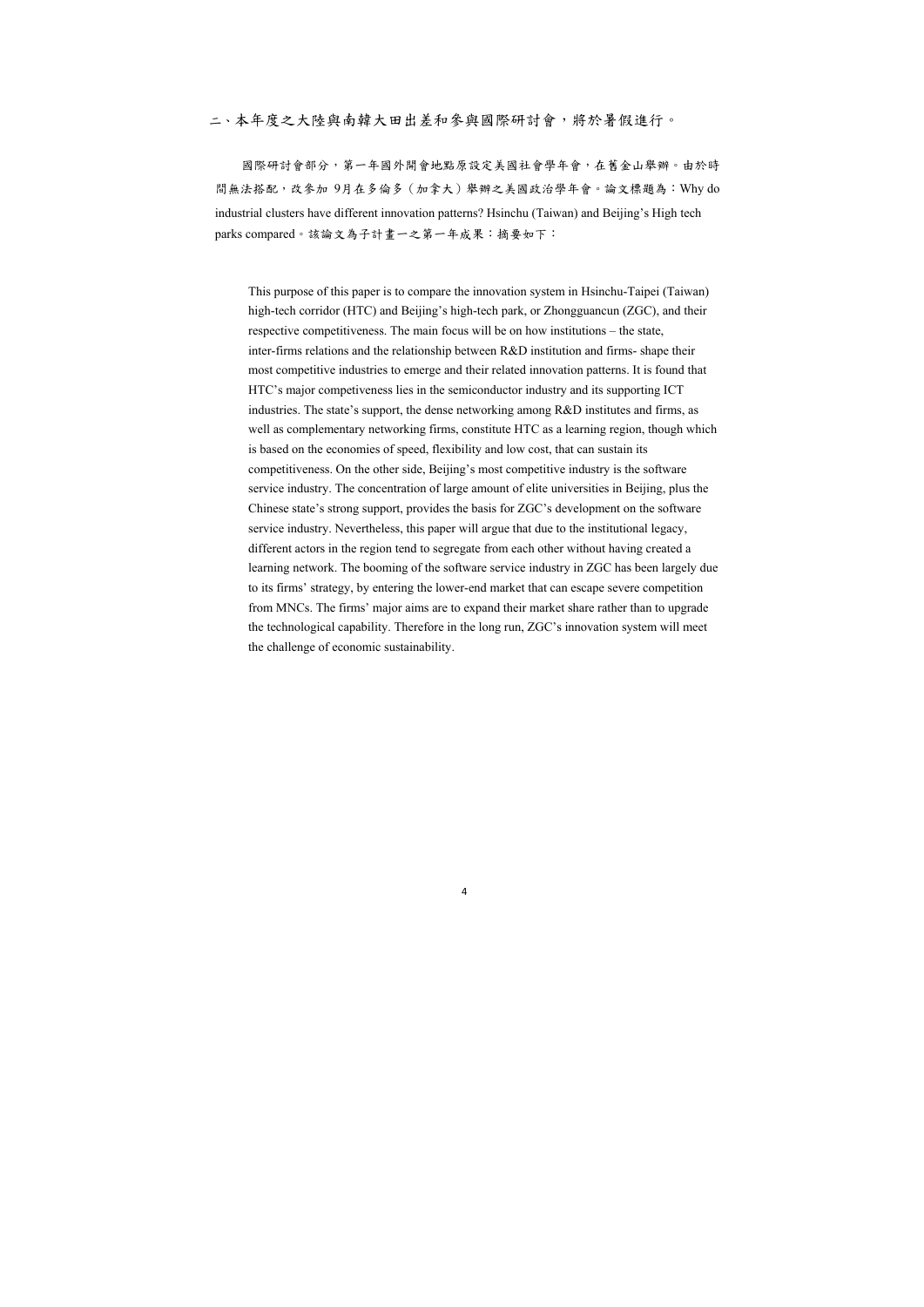南韓大田訪問部分將於 8月成行,我們也將同時參與在大田舉辦之一項國際研討會 ICS \_6的亞洲學者大會。我將與兩位博士班學生(陳琮淵、蔡青蓉)發表論文,標題是 "Re-shaping East Asia Miracle? Institution Analysis of Biopharmaceutical Industry in Developing Countries",這論文與第一子計畫所從是的台灣、大陸和南韓的資訊與生物製 藥業相關。 摘要如下:

This paper aims to discuss paths of transition from catching-up towards innovation in the biopharmaceutical industry of East-Asia developing countries. The biopharmaceutical industry is a frontier and science-based industrial sector that has been dominated by few U.S. and European firms. Yet, recent transformation of the global pharmaceutical industry, in which R&D outsourcing in the global value chain has been an emerging tendency, has created a window opportunity for East-Asia countries to engage into this industry. States in Taiwan, Singapore, South Korea and China now are concurrently seeking the biopharmaceutical industry as the new strategic industry to move beyond the current stage of development. How have they promoted this industry? To what extent that these countries are able to move from catching up toward an innovation based economy?

This paper will argue that though the transformation of global value chain of the biopharmaceutical industry opens opportunities to late industrializing countries, state's policy and local institutional arrangements are the elements that determine the path of these countries' transformation. The preliminary result shows that: While Singapore state takes an aggressive FDI approach similar to its former industrial policy that favors bio- MNCs to station R&D center in its territory; China purses an endogens innovation path that leverages by its domestic huge market. While Korean state takes an ambitious attitude toward biopharmaceutical industry as it did to the former heavy chemical industries, Taiwan state's policy was ambivalent to this transition. As a result, these countries show different patterns of development in the biopharmaceutical industry. Further comparison on the paths and opportunities for innovation of these four countries as to 'go beyond East Asian miracle' on this industry will be discussed in detail.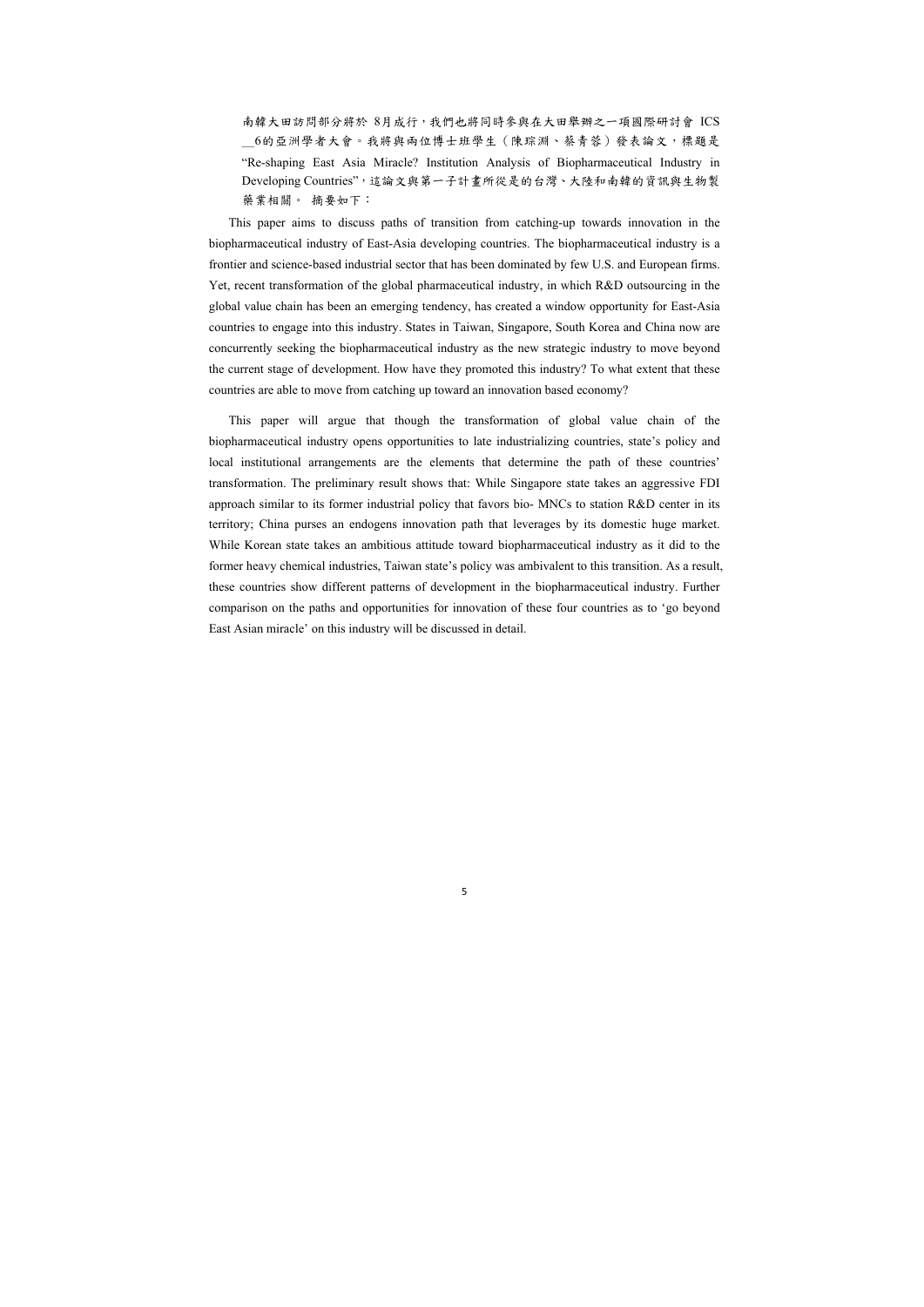### 多倫多美國政治學年會記事

這次的多倫多美國政治學年會是由於美國年輕學者 Douglas Fuller 的邀請參與的,由 我和學生(陳琮淵與蔡青蓉)寫一篇有關國家角色和生技製藥業發展的論文,這也是國 科會計畫的成果之一。參與之後也才知道我參加的 panel 是台灣政治學者在 20 年前共同 成立的 Conference Group of Taiwan Studies (CGOTS)每年在年會中都有數個 session,這個 CGOTS 是要讓作台灣研究的學者有共同參與的會議之外,也可在美國主流政治學年會中 受到關注。我做為社會學家,參與了這樣的會議,與政治學者有很多的對話,幾天下來 也發現台灣有些政治學者在美國大學教書,他們積極參與這個會議。相對地,台灣社會 學家在美國大學中幾乎已經消失,連我都不太參加美國社會學年會了。

到多倫多參加會議很耗費心力,搭機的時間就差不多24小時。 3號當天一大早抵達, 到旅館 check-in 之後,就到會議中心報到。旅途中遇到了黃紀,因此也就一起到多倫多 和會場,領了資料之後,努力的看有哪些場次可以參與和學習。雖然黃紀告訴我要多參 與 CGOTS 的場次,但由於機會難得看到一些學者,也就不管哪些台灣場次,因為有關選 舉和民主的議題,在台灣已經碰到太多,這裡的不同只是英文而已。

第一天星期四下午我參加了兩場會議,一場是「FDI and the changingcontours of domestic market」」由多倫多大學教授 Louis Pauly 主持。參加的主要討論中國、印度的外 資和本地勢場關係。我非常欽佩主持人,他的主持和觀點壓過發表人,他很清楚的說明 比較政治和國際組織的觀點,應該不同,比較政治要看的是政策的大方向,而國際組織 則比較是跨國公司和操作等。因為他是 International Organization 的主編,因此透露了 不同期刊風格不同的看法。第二場, 「Financial crisis of contemporary capitalism」的座談, 參與者有 Jeffrey Frieden, Stephen Haggard, Peter Gourvitch, Ronald Rogowski, and Helen Milner 由於這些人名氣很大,使得會場座無虛席,還有些人坐在地上。他們的論點也與 一般的理解差不多,也就是太多的熱錢跑到美國,抄做房地產之後泡沫化,然後銀行倒 閉,產生金融危機等,過去發生在第三世界,這次在美國而已。由於第一天到,時差還 沒調過來,一直打瞌睡,所以後來也沒聽清楚在說些什麼。5 點多,到 CGOTS 的場次, 是政大政治系盛杏媛,和兩位政治系博士班學生,成大王金壽和一位外國人在討論台灣 的議會政治。這場結束,大家一起到中國盛吃飯,也認識了幾位在美國教書的台灣學者 ─謝復生、王維正、王德育,一起吃飯的還有其他台灣來的學者徐火炎夫婦、李瓊莉(國 關中心)和黃紀等,聊得很開心。

第二天,一大早想去聽 8 點的會長演說,結果會場無人,不知是否改地點,不過無 論如何,我們任何場次都無法參與,所以到樓上的書展看書逛逛。早上還參加了

# 出席國際會議心得報告 (I)

|                   | NSC 97-2410-H-004 -077 -MY3   |
|-------------------|-------------------------------|
| 計畫編號              | 執行期限: 97年 8月 01日至 100年 7月 31日 |
|                   | 全球化、區域經濟與治理:從比較觀點看渤海灣區的發展一    |
| 計畫名稱              | 區域創新系統之研究:中國中關村、台灣新竹與南韓大田之    |
|                   | 比較 (II)                       |
| 出國人員姓名服<br>務機關及職稱 | 王振寰,國立政治大學國家發展研究所,講座教授        |
| 出國時間地點            | 2009年 9月 1-7日                 |
| 國外研究機構            | 多倫多美國政治學年會記事                  |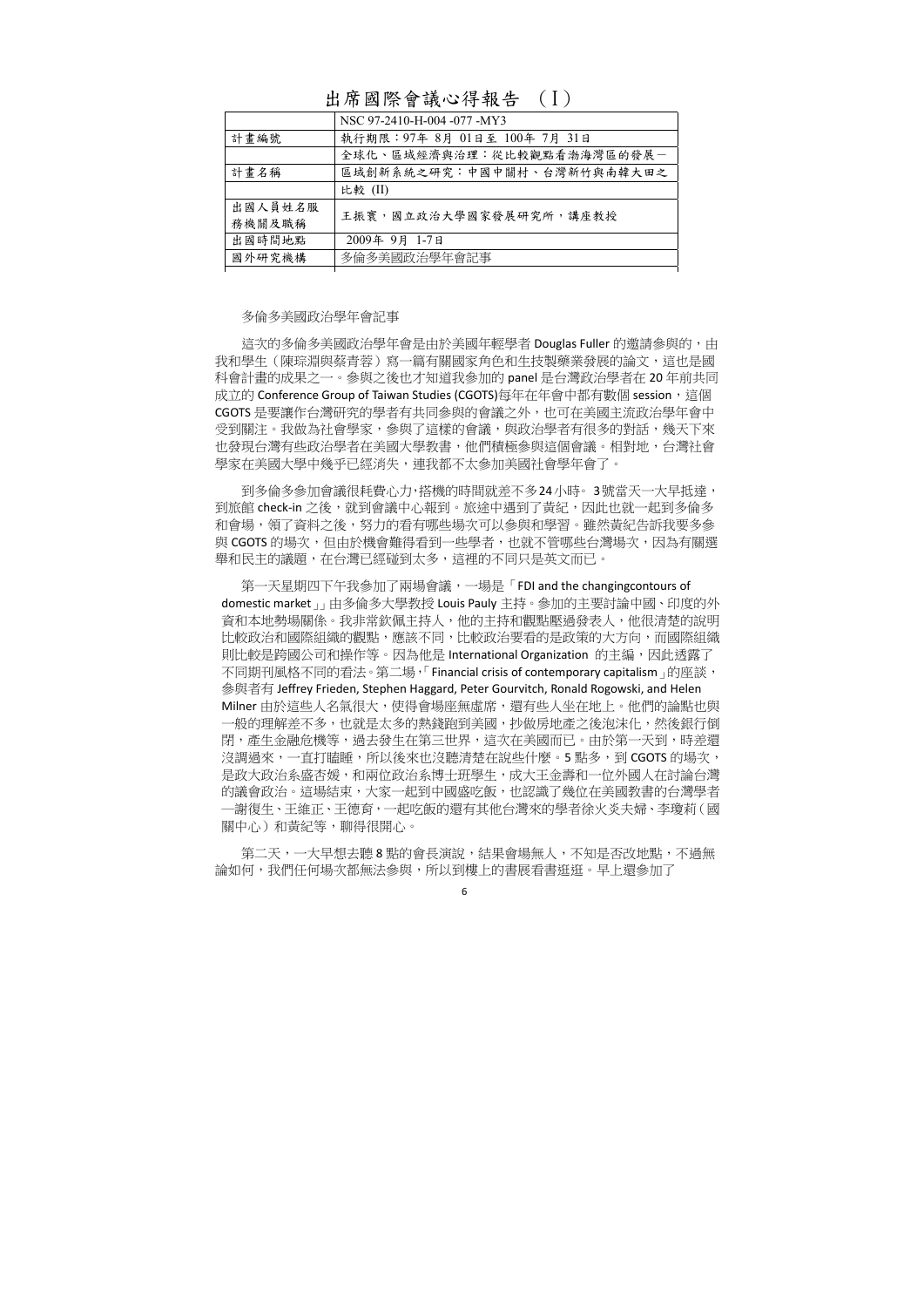「International governance and global democracy  $_1$  的座談, 參與者有 Benjamin Barber, Robert Keohane, Saskia Sassen, Virginia Held and Sungmoon Kim。這個座談主要在討論全球 化和全球治理,Keohane 的觀點指出,現今沒有全球治理的可能性,全球民主也還看不到, 但是全球化有利於全球民間社會的興起。這觀點特別表現在 Sassen 的說法中,她特別強 調全球公民社會的崛起,使得全球的民主發展有較多的進展。所以,全球治理不可能, 但全球化卻有利於全球的公民社會興起。整體而言,這些討論還是很 normative,最後的 討論被一位在場的 Harvard 教授挑戰,經驗研究如何可行?

這天下午,我們到多倫多大學的 Munk Asian Center 找熊秉純,她是北美唯一的中生 代台灣社會學者,也是我再 UCLA 的學妹,相談甚歡,也聊解他現在作方法論上的研究, 反省質化研究羽毛澤東當時社會調查之間的關係,很有創意。之後,到多倫多大學附近 的鞋子博物館參觀,很有意思。

第三天 9/6 日早上 8 點,趕快去參加 CGOTS 的議程,否則人數太少不好看。早上是 四篇論文討論美中關係、移民等議題。之後,去參加了 Louis Pauly 發表的另一個場次,「state, multinationals and emerging power」, 有討論中國、印度、巴西的外資和技術發展。其中 Pauly and Keller 的論文是講半導體,認為印度和中國不足為美國的敵手,因為他們雖然人 才多,但是制度不利於創新和大型創新公司。我在討論時間,也問了他們兩個問題,一 個是中國的制度不力創新,另一個是半導體被少數公司壟斷,因此中國沒有機會,但在 新的電信部門,他們可能有機會。Pauly 的回答很乾脆,美國因為有大公司和研究型大學 (MIT)因此有辦法創新,而這些與國家政策有關,中國除非有類似 MIT 的大學,否則很難 創新。Pauly 的觀點令我欽佩,也是來這次會議最大收穫。

傍晚,我們到 Munk Center 參加該中心舉辦的宴會,又碰到一大堆台灣政治學家,這 次加了朱雲漢、廖達祺和彭惠巒。寒暄之後,與主人 Joe Wong 然後打聲招呼,全部又到 中國城吃飯。

下午開始準備明天的發表,因為是陳琮淵發表,所以要看他的 powerpoint 和講稿, 修了很多次。直到下午 6 點,我先到 CGOTS 的 business meeting 聽他們說一些運作上的議 題。然後7點半 reception 來了一些人,包括謝斐宇、陳明祺、陶儀芬、Doug Fuller 等和 多倫多辦事處的官員。之後,多倫多辦事處請大家到中國城吃晚飯,直到 10 點半。這已 經是我第三次到中國城吃飯了。

第四天,一大早,又要琮淵把新改的稿子念一遍給我聽,覺得還可以。要他利用時 間再練習,因為這是他第一次以英文發表,所以特別緊張。不過事後證明,這樣的練習 相當有用,他的發表狀況很好,而我則是負責回應。今天的場次是有關發展型國家,成 員包括了彭惠巒、Tom Gold,謝斐宇和 Doug Fuller 等。由 Joe Wong 主持和評論,原以為已 經是最後一天的最後一場不會有人,但最後竟然也來了十多人,討論情況良好。

這場有關發展型國家的討論,彭惠巒討論海峽兩岸的科技國族主義和科技全球主義 的對立和矛盾;謝斐宇則探討台灣和南韓自行車模式的差異;Fuller 討論工研院在半導體 和機械業的不同;我們則認為發展型國家愈來愈無法帶領而只能成為平台來讓市場中有 能力的行動者來相互支持;最後,Tom Gold 則又講了一些故事,但已很老調,沒有新的 內同。而評論人 Joe Wong 則很技巧地說了一些優點,和全部都要碰觸的問題,包括如何 界定發展型國家和國家角色等。另外,也有一些問題,包括與民主化關係,與財政的關 係等,討論還算順利。會後,一行又到中國城吃中飯,琮淵則買了棒球賽的票,去看比 賽了。終於會議結束可以輕鬆一下,星期一到 Niagra Falls 旅遊,然後就要回台灣了。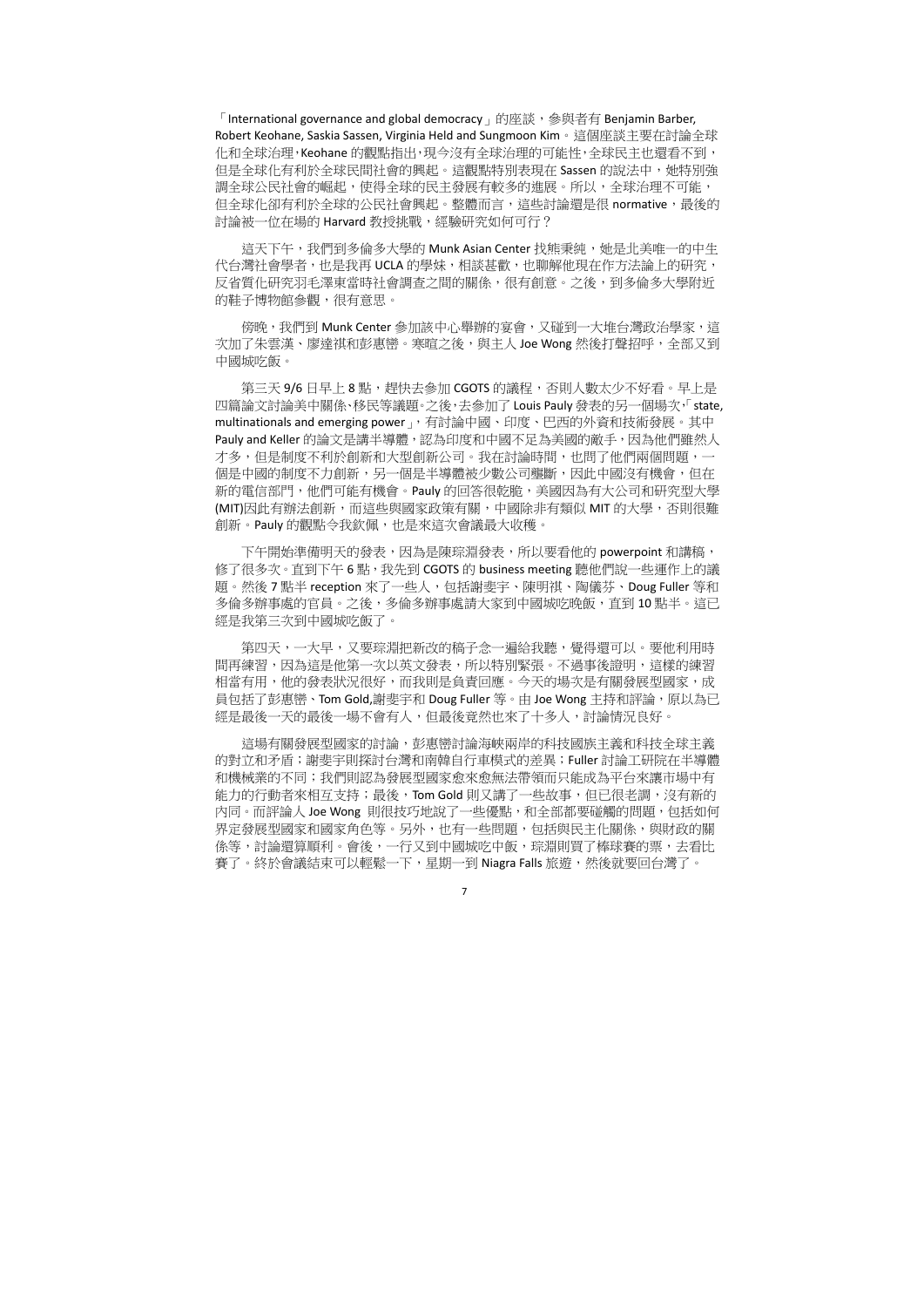# 赴國外研究心得報告 (I)

| 計畫編號              | NSC 97-2410-H-004 -077 -MY3<br>執行期限: 97年8月01日至100年7月31日             |
|-------------------|---------------------------------------------------------------------|
| 計畫名稱              | 全球化、區域經濟與治理:從比較觀點看渤海灣區的發展一<br>區域創新系統之研究:中國中關村、台灣新竹與南韓大田之<br>比較 (II) |
| 出國人員姓名<br>服務機關及職稱 | 王振寰, 國立政治大學國家發展研究所,<br>講座教授                                         |
| 出國時間地點            | 2009年8月 5-21日                                                       |
| 國外研究機構            |                                                                     |

## 首爾、大田**/**大德科學園區訪、北京中關村與張江科學園區訪問 (與本人「從

追趕邁向創新的體制:探討台灣經濟體制的轉型」之**國外研究部分同時合併進行)** 

此次的移地研究共有兩個行程,一個是到南韓,另一個是到北京。到南韓的訪問, 共進行 5 天,從 8 月 5 日到 9 日,我們將南韓的行程與到大田參加 ICAS 6 (International Conference on Asian Scholars 6) 的亞洲學者會議連結;到北京則從 8 月 9 日到 14 日,主 要訪問北大科學園區、中關村管委會、生命科學園區和到北大清華與其教師做交流。而 上海部分,則從 8 月 17 日到 21 日進行,主要訪問復旦大學科學園區、張江科學園區、 張江藥谷、華東師大和上海社科院等。

南韓部分,8月6日訪問首爾國立大學之 Bio-Max 機構,由其 Project manager Ms. Alice Lee 和 Vice director Mr. Bong Choo, Hong (洪周奉)接待並回答我們的問題。Bio‐Max Institute 是 SNU 推動生命科學研究的機構和整合平台。2003 年成立,原本是串連(link)學校內部 7 個 colleges (藥學、醫學等學院, 後續增加到 10 個 colleges)跨領域的研究,因為在過去各學 院都是各作各的研究,缺乏跨領域的協調與溝通;之後,也開始有產/官/學三方的整合, 例如提供生技方面的教育給業界 (e.g. SNU bio‐CEO program 介紹在後)。同時,Bio‐Max 也 提供區域 level 之間的整合: 南韓全國現今有 25 個 bio-cluster, 該機構也作為這些 cluster 之間溝通的中介。

- 第1-2年與基礎建設與教育人才,
- 第3年建立軟體,例如:Daejeon 的 Bio-venture 網站的建構(<u>區域</u>入口網站), Korea Bio‐Hub web portal (全國入口網站)
- 第 4-5 年選擇有潛力的 venture 投資/分配 funding, 並整合全國各地 cluster 之研 究人員的研發成果,以達成 Bio‐Hub Program 之最終目的。

另外,Bio‐Max 同時也負責推共南韓國家計畫「Bio‐Hub Program」的推動。該計畫是 南韓知識與經濟部(Ministry of Knowledge and Economy ,MKE) 於 2004 年推出為期 5 年的計 畫,編列預算 US \$26.9M, 目標將該 Bio-Max Institute 機構推動成為南韓生技產業的智庫。 基本上時程: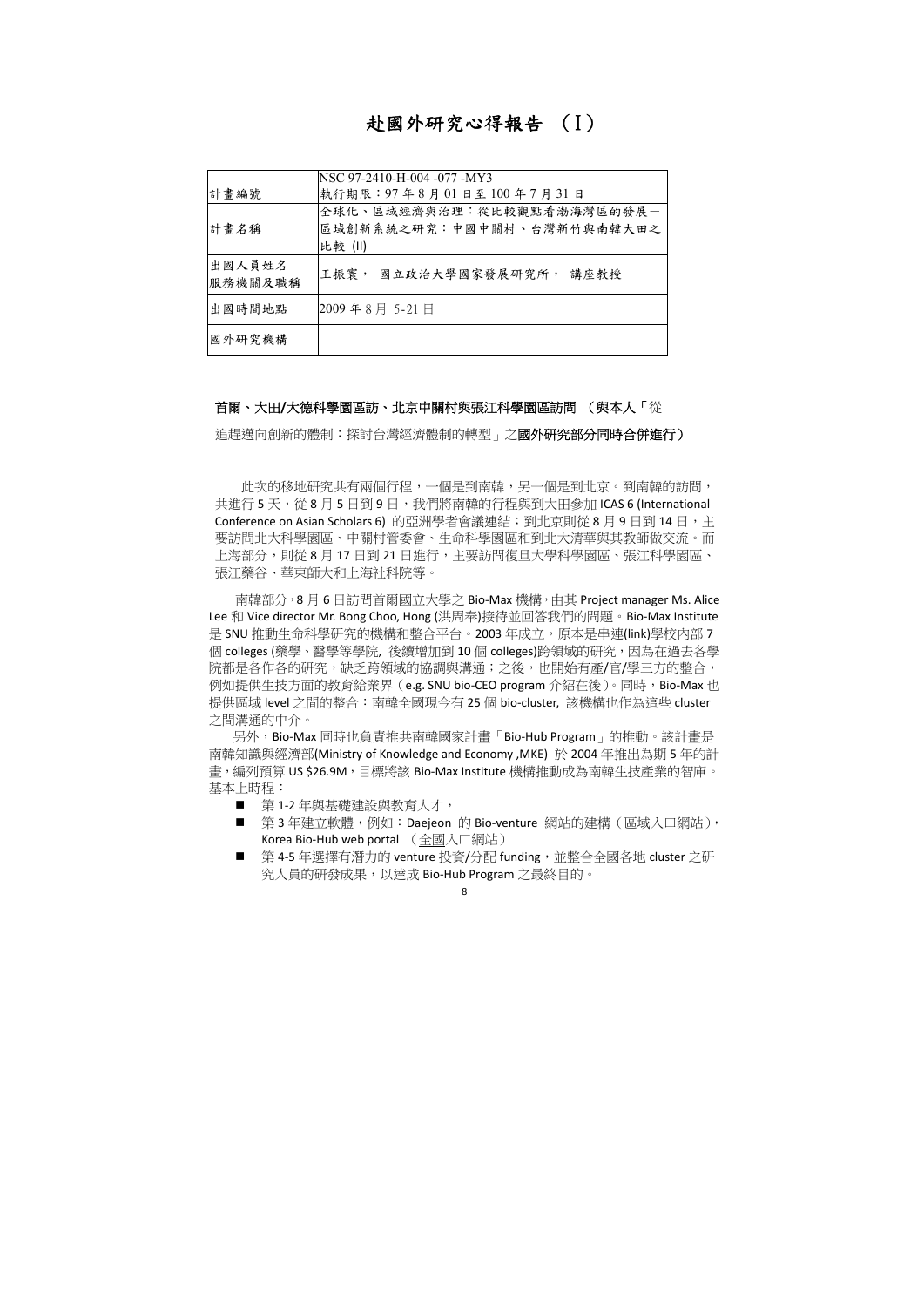除了瞭解南韓政府在首爾國立大學設立的機構外,Vice director Mr. Bong Choo, Hong (洪周奉)也接受我們大約一個小時的訪問,有關南韓生物製藥產業的發展。大致上他認為: 大財閥投入在製藥業並不是非常成功的,他們只作改良藥(improved),而非真正的新藥(new drugs)。也因此,他不認為(*南韓的生技製藥產業*)是由財閥所驅動的(driven by),而是由中 型製藥廠所所驅動的,如 Dong-A (東亞) 等製藥公司。不過他也認為,因為新藥開發時間 長,且花費金額高,中型藥廠也許會被大財閥所資助(*購併?*)。類似地,中型藥廠如 Dong-A/ Green Cross 本身即使相當有規模,但是比起國際大藥廠還是小,故也會如同 venture 一樣, 終究會被大財閥所資助。 其餘詳細的訪談資料,另外整理。

大德的重要性在於國家級研發機構的聚集,因此具有知識創新能力,如何使得這些 知識的創新能夠與當地企業結合,是當務之急。而半工半私的開發機構,扮演了這樣的 一個角色。如今,這個角色正在出現,還未成形,但已經展現了與之前不同的路徑,值 得繼續觀察。

8月日下午4時,到忠南大學演講,遇到與申東虎教授長期合作的一群學者,主持人 是經濟系的教授 Myon-Bae Yeom, 曾擔任過該校副校長, 他們的研究興趣就是比較日本 (筑波)、中國中關村、台灣新竹與南韓大田,因此與我的興趣相近,因此演講時火花四 濺,我比較從國際生產網絡來看,他們則比較從地方政府和地方制度的角度來看。非常 有意義,有位年輕學者質疑我的演講主要討論國際生產網絡,地方政府的角色不見了, 我的解釋是台灣的新竹市政府完全沒有角色,而中關村基本上是國家園區,地方政府角 色同樣有限,與大德不同,這解釋應該是合理,不過他的問題仍然值得深思,未來團隊 之間應該多多合作。之後,他們招待我們吃韓式晚餐,賓主盡歡,相當愉快。

此外,第二天的行程則是到大田的大德科學園區,我們寫信給 Shin Dong Ho(申東虎) 教授,他欣然答應接受訪問。出乎意料的,我們此次訪問最重要的發現來自對 Shin Dong Ho 的訪問,他是 Hanam 大學的教授,借調大德科學園區當一家半工半私的開發公司當執行 長,讓大德園區復活。他指出,2003 年新的政府經過研究後,認為應該終止對大田的支持, 此決定讓大田區的廠商開始動員遊說政府收回政策,最後導致政策轉彎,也讓大德有機會 重生。大德的主要轉機來自 1998年金融風暴,讓許多公營研發機構大量財源 (20%), 這 些人開始創業,也由於 1998年的 venture firm 法律通過,讓這些科學家有機會利用國家資 源創業。換言之,這是一個死後重生的例子,如今大德區中小企業非常活躍,也使得大德 科學園區開始具有聚集的外貌和內涵。

第三天,我們就整天在 ICAS6 國際會議的會場,不過這個會議的主題太分散,沒什麼 值得去聽的主題,因此我們仍然在會場改論文。下午到我們的場次,出乎意料討論非常 有趣,有討論華人在荷蘭的心裡疾病與醫療體系之間關係,有討論印度的醫療和旅遊, 還有就是我們的中、台、韓三國生物製藥產業的發展。我們的論文受到很多肯定,回來 之後好好修改,應該有出版的機會。

8 月 9 日一大早從大田出發做高鐵到首爾,然後再坐捷運到仁川機場,然後到北京首 都機場。一下機場,就碰到豪大雨,這幾天的台灣颱風已經造成嚴重傷害,也把豪雨帶 到北京來了。

#### 北京訪談: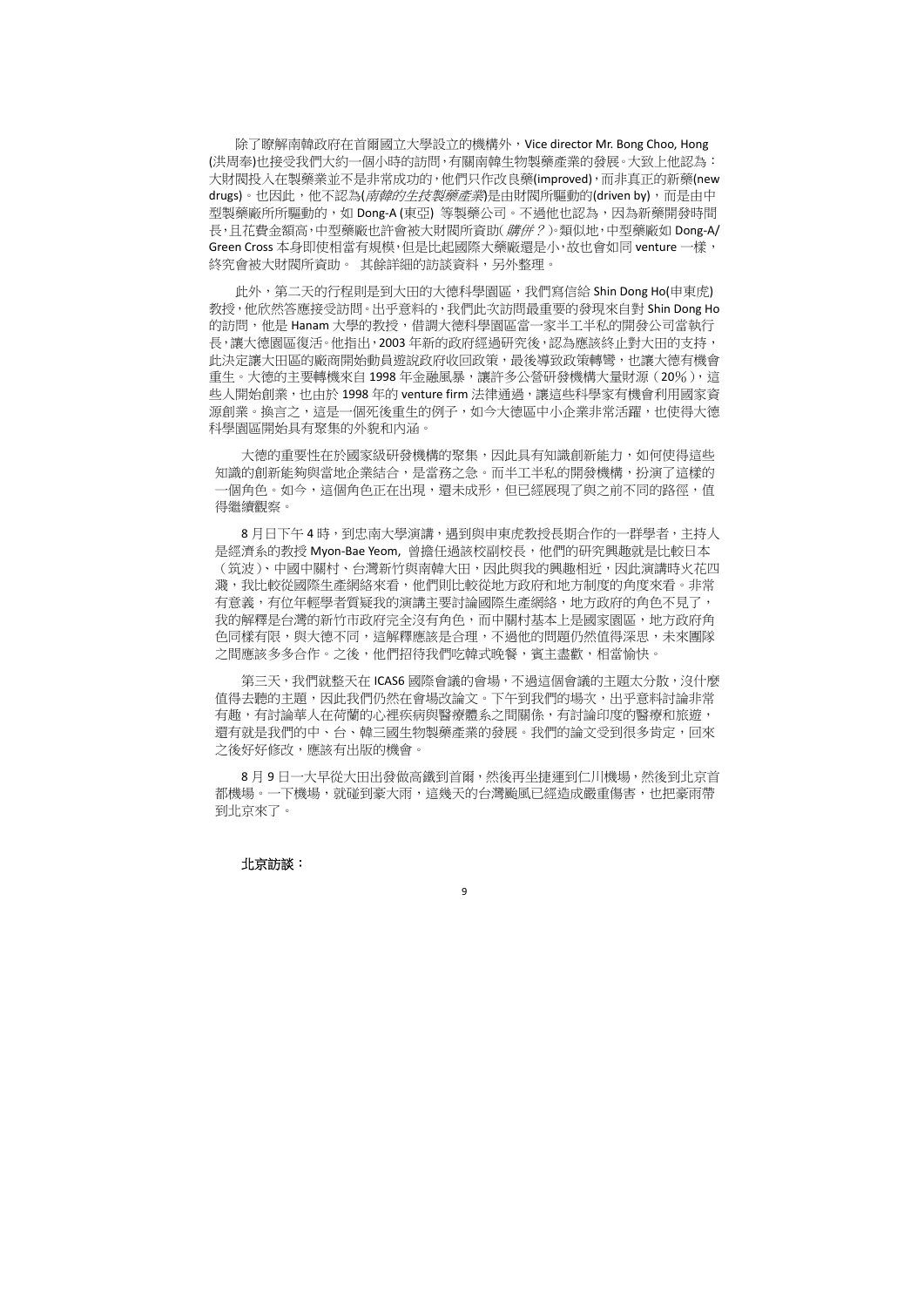8月9日下午抵達北京,研究助理們(曾聖文、陳正楊和林松甫)在機場等我,然後 搭兩輛計程車道人民大學對面的燕山大酒店進駐,由於雨勢相當大,因此開了很久才到。 而政治系的冷則剛老師也抵達,一起進行研究。晚上,先與一位在人民銀行就職的主管 吃飯,聊聊人民幣和北京作為金融中心所遇到的挑戰和機會。由於事涉敏感,不宜說出 姓名。

8月10日下午訪問北京大學的孵化器和科學園區。該校是中國一等學府,因此在各 項措施上,均受到高度規格的待遇。在孵化器拜訪中,是由該部門的總經理楊棟接待, 首先參觀該棟建築(在校外的臨時建築中)和裡面的幾家公司與功用的精密器具中心。 該中心大約有 40 家小型孵化公司。有些是學校老師的科研成果,想要轉化為公司,有些 則來自外面。學校有種子基金,也會幫助逐漸成形的小公司尋求資金幫助等。之後,到 校園內的科學園區,該園區是全新建築,還包括了會議中心,我問了學校花多少錢來蓋 這園區,他說大概 15 億人民幣,所以大概就是 75 億左右的新台幣。我想這種大手筆是 現今台灣任何大學都無法相比的。科學園區的作法,主要是招商,公司大小不一,最大 的一家是一家建築設計公司,幾乎包下兩層樓,另外則是一些小公司。最後,我們則開 始座談,園區也找來了三家有關生技產業的小公司與我們座談,其中兩家來自海外學人, 一家來自北大教授。座談內容另外整理。但整體而言,北大科學園區的確發揮了一些孵 化和帶動產業發展的效果。

8月11日,我們早上到中關村管委會,位於人民大學周邊蘇州街的海淀區工商管理 局裡。由該管委會的副主任夏穎奇和另外兩位台灣事務辦公室成員接待。這是非常官式 的接待,對我們做簡報和提問,指出了他們與新竹科學園區之間和南韓大德園區關係非 常密切。整體而言,這是都市型的科學園區,無法類似新竹那般的規劃,管委會主要的 工作是規劃和協調,至於招商和登記等工作,則是區政府的工作。至於統計則是統計局。 由於工作內容非政府型,管委會只有 30 多人。至於現今發展到一園 10 區,則是由管委 會研究可能的產業聚落,建議中央採行畫出範圍之後,才具體落實。當然他們認為由於 人才、政策和資金的優勢,中關村表現優異,是創新的典範。

8月12日,沒有安排太緊的行程,只安排到全國台聯總部,感謝他們對我們行程安 排的幫助。如無他們的協助,幾個官方的拜訪是沒有可能的。下午幾個助理則到故宮, 由於實在太熱,提醒他們中暑。

8 月 13 日整天的行程在清華大學,早上在中國發展規劃研究中心,雖然隸屬公共管 理學院,但是其單位應該就是國家發展改革委員會的單位,是由發改委與清華大學共同 成立,層級相當高,負責國家級規劃,此次拜訪由李善同教授接待,還包括了該院常務 副院長王有強教授和其他人。我們討論的議題,除了拜訪的主題「環渤海地區的發展」 之外,也討論到雙方單位的任務和取向。對於環渤海地區,基本上他們的看法是三塊, 但主要在京津冀。天津現今的發展是一個對過去的補償,但只能做為北京的互補地區,

下午我們到昌平縣的生命科學園區,由該區的「生命科學園發展有限公司」副總經 理金國偉接待。這家公司隸屬北科建集團,是國營開發地產公司,而該區其實是該公司 規劃創建和經營的地產,只是相當的專業化。現今裡面已經有 68 家研發機構和中外公司。 未來則會發展成有醫療體系的生命科學與醫療園區。在訪問過程中,金副總非常專業地 介紹園區發展,也說明了製藥產業的狀況。我發現他非常專業,因此進一步問他的背景, 才發現他是 80 年代中國發明莖簧素的四大科學家之一,原來專長藥學。知道此背景之後, 我們努力的問中國藥業發展狀況,得到非常多寶貴資訊,這也是我們意外收穫。他看我 們問得很專業,也很開心,講了很多原來沒有的問題和看法。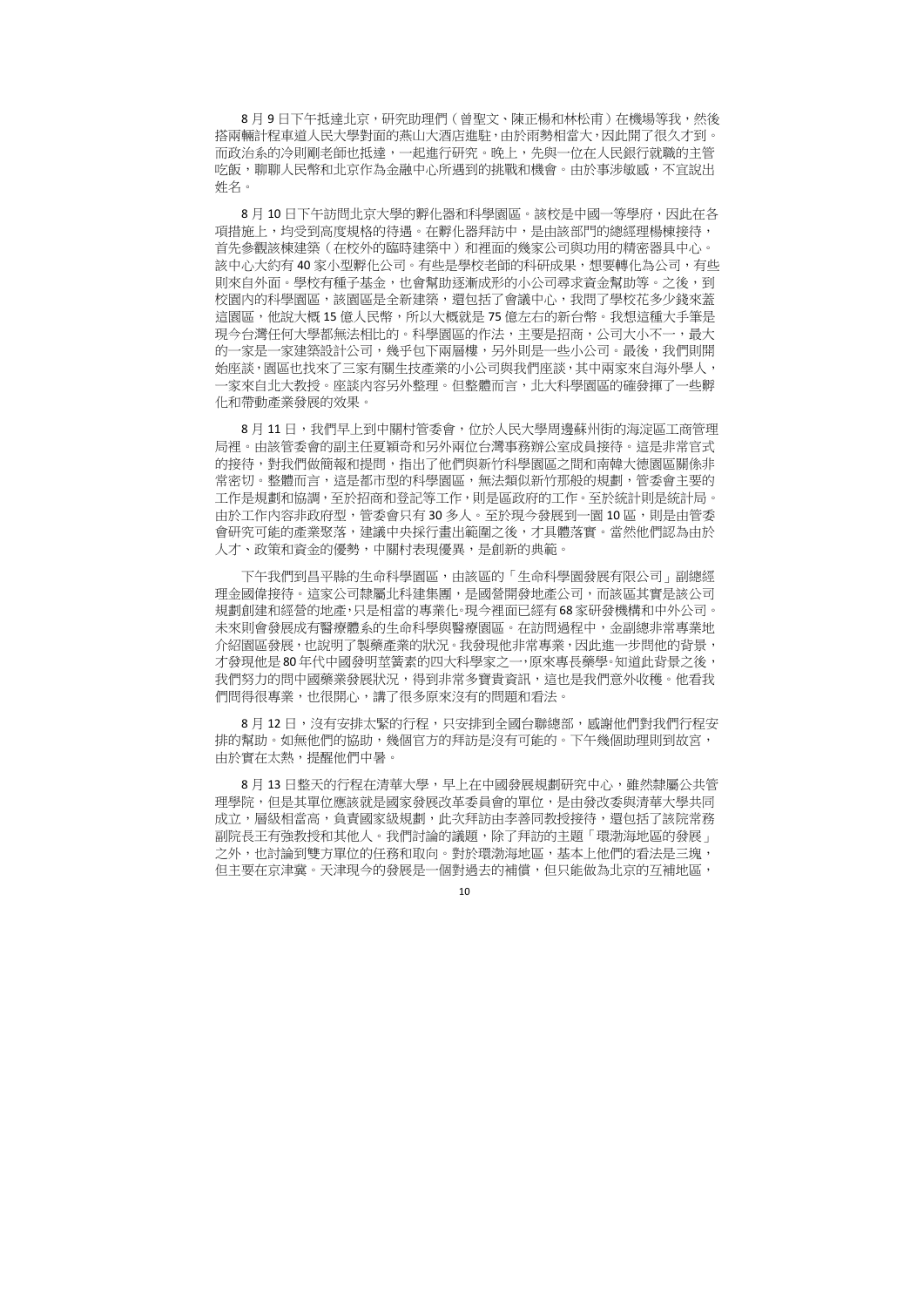所謂天津作為經濟中心,意味的是工業中心,說來讓天津人高興但實質上是發展工業。 他們比較是從中央規劃的角度來看問題,很有意思。中午他們請我們在清華大學門口的 「醉愛」吃飯。

下午,我們拜訪了清華建築學院的顧朝林教授,他負責非常多地區的規劃,是相當 重要的學者。由於在台灣見過,因此沒有太多的寒暄就進入主題。非常感謝顧教授仔細 的說明環渤海地區的發展,用了一個小時簡報,讓我們對該地區的發展和規劃有比較清 楚的概念。他的看法與早上李善同教授的看法類似,不再重複。晚上顧教授請我們一行 在中關村的「全聚德」吃烤鴨,盛情難卻,一夥都非常高興。

至此,此行接近完畢,/14 日我將回台北,因為家裡有重要事情。8/17 日,我將再度 赴上海,進行一週的訪問,這個暑假真的很忙。

8/17,星期一,搭上華航班機前往上海,雖然航程只有 1 小時 45 分鐘,但是由於國際 航班,所以仍須 2 小時前到,因此也是一大早就得出發。到了浦東機場之後轉往市區的 靜安賓館,也花掉了 1 個多小時,因此整理好了之後也是 4 點以後之事了。此次同行的 有國發所的魏玫娟助理教授和計畫助理蔡青蓉,再加上原來在北京同行的助理,團隊龐 大。下午 5 點,我們前往上海的台聯,與林明月會長稍微座談感謝其為我們所做的安排 之後,就由副會長甘平先生陪我們一起進晚餐。他們都非常關心台灣的風災,也發起了 賑災的活動。

### 上海訪談部分:**8/17‐21**

第二天 8/18 日,安排了到復旦大學之科學園區,以及下午到張江科學園區,張江藥 谷,以及中芯國際半導體等參訪。整天台聯的龔曉蕾先生作陪也幫我們做必要的聯繫, 這次台聯的幫助相當大,否則很多單位不易聯繫到。復旦大學是由該校之校產管理辦公 室主任趙文斌先生擔任接待,也對我們說明復旦孵化器和科學園區的概況。整體的感覺 是復旦大學是與北大、清華同級的大學,國家給予非常多經費,而其各項表現也十分優 異,因此被賦予了擔任科學研發和科技發展的重要任務。復旦的校園不是一整塊,而是 與社區整合,因此學院分散。科學園區則幾乎與同濟大學比鄰,都在楊浦區。該區現今 欲開發成與中關村類似的科學園區,區政府非常積極的從事各種開發來帶動發展,如今 地價已經上漲到平方米 5.5 人民幣了,也就是 30 坪房子,一個月的租金是台幣 7.8 萬左 右,十分昂貴。這當然發展了房地產,帶動了消費,但未必真的有利於科技研發和企業 研發。

下午,我們到張江園區,園區公司已展覽館的動線介紹該區的發展,這部分我們大 致已經清楚。接下來到中芯國際半導體,這機會時分難得,因為這公司如今是中國的主 要半導體公司,雖然有非常多台灣人和資本,但由於戰略地位關係,十分受到中國政府 的支持。來幫我們簡報的是一位副總張佩英女士,以及兩位台灣的工程師。由於這位女 副總是同濟大學的教授,因此我們的溝通非常順利。也瞭解了中芯半導體的發展與帶動 IC 設計的成就,雖然大家都知道,其技術仍離台灣還有一段距離,但由於中國急需半導 體產業,因此中芯國記得地位也就不言而喻。

在中心國際大約進行了一個半小時之後,我們繼續到張江藥谷,是由上海張江生物 醫藥基地開發有限公司董事長丁永岳先生親自接待,由於他的背景是上海醫科大學的教